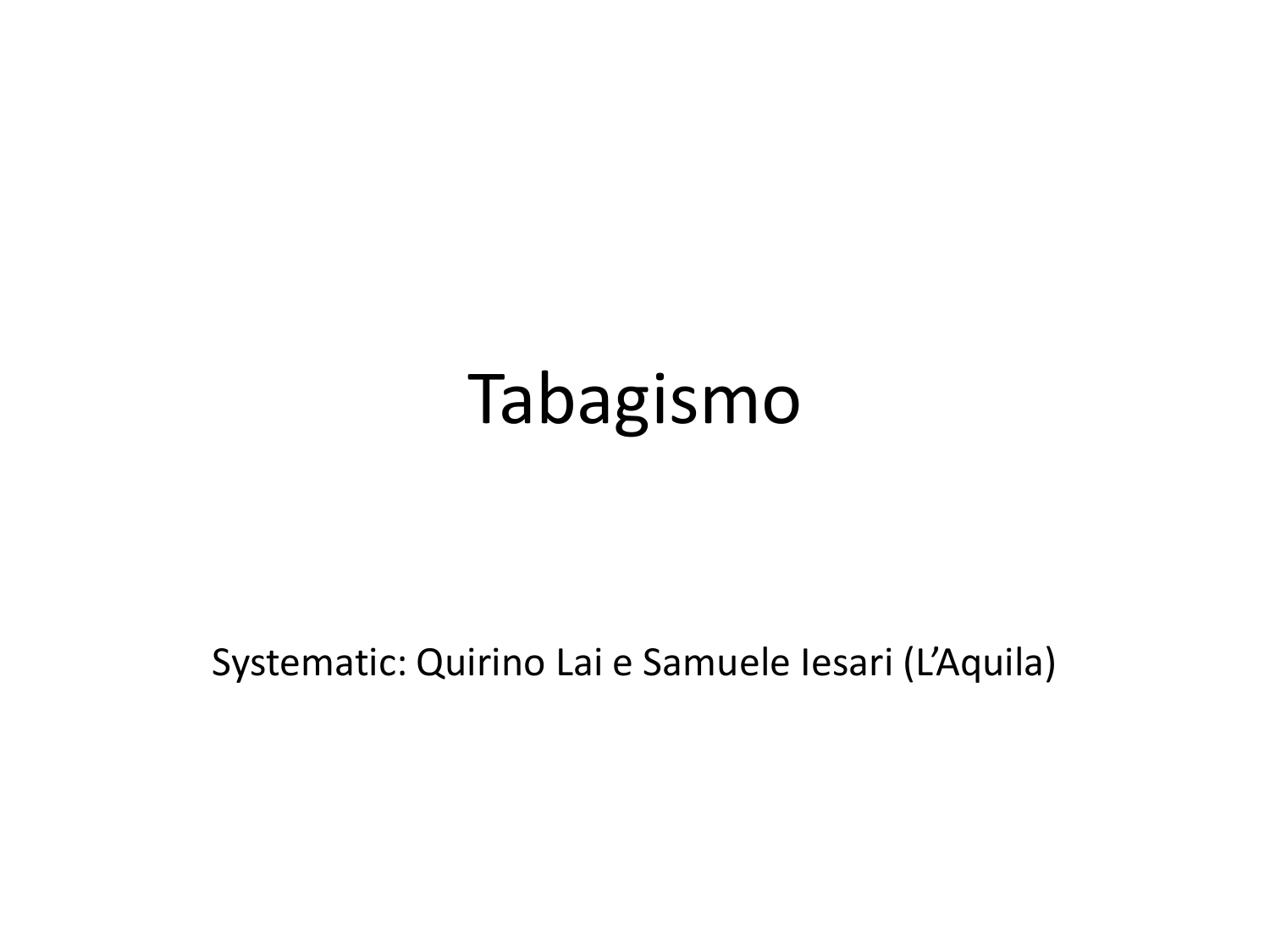## **Linee guida ERBP 2013**

*No linee guida*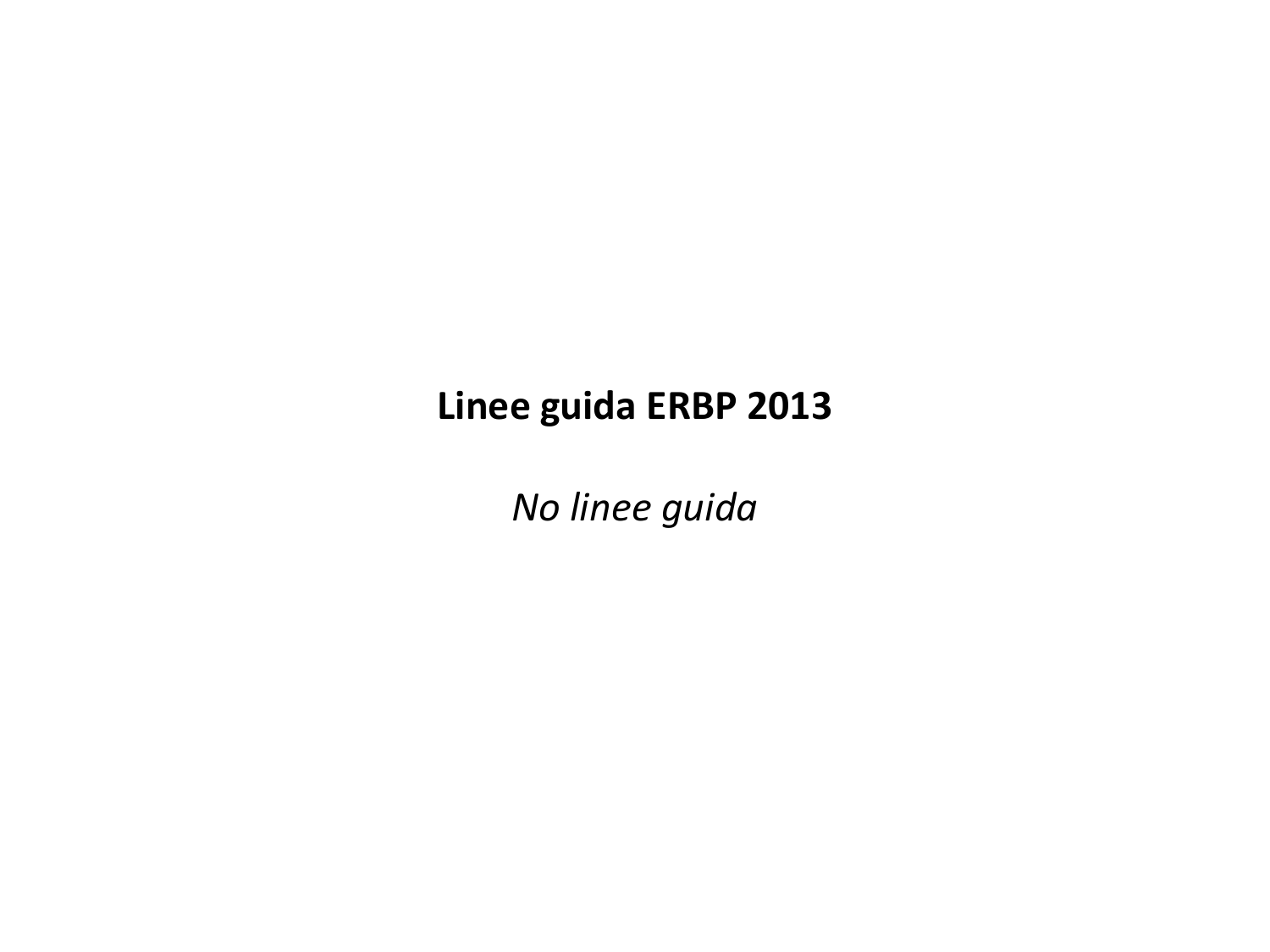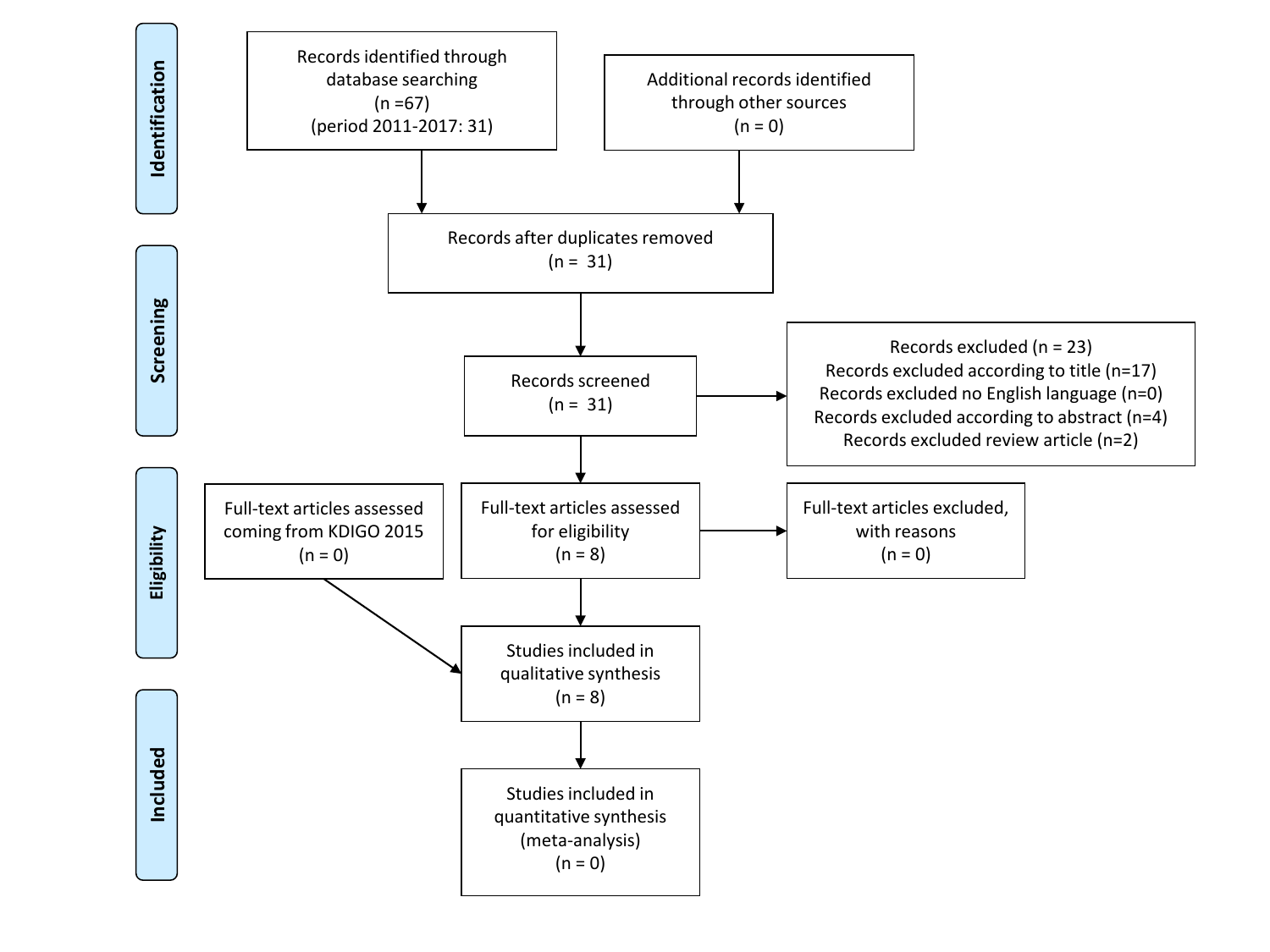## Studi selezionati

Study

**Kidney**-Failure Risk Projection for the **Living Kidney**-**Donor** [Candidate.](https://www.ncbi.nlm.nih.gov/pubmed/26544982) Grams ME, Sang Y, Levey AS, Matsushita K, Ballew S, Chang AR, Chow EK, Kasiske BL, Kovesdy CP, Nadkarni GN, Shalev V, Segev DL, Coresh J, Lentine KL, Garg AX; Chronic **Kidney** Disease Prognosis Consortium. N Engl J Med. 2016 Feb 4;374(5):411-21. doi: 10.1056/NEJMoa1510491.

Effect of **Kidney** [Transplantation](https://www.ncbi.nlm.nih.gov/pubmed/26093704) on **Smoking** Habits of **Kidney Donors**. Keles M, Avsar U, Avsar Z, Emre H, Cankaya E, Cansever Z, Kaya A, Topdagi O, Uyanik A, Aydinli B. Transplant Proc. 2015 Jun;47(5):1302-5. doi: 10.1016/j.transproceed.2015.04.055.

Cigarette **smoking** in **living kidney donors**: **donor** and recipient [outcomes.](https://www.ncbi.nlm.nih.gov/pubmed/24617506) Underwood PW, Sheetz KH, Cron DC, Terjimanian MN, Englesbe MJ, Waits SA. Clin Transplant. 2014 Apr;28(4):419-22. doi: 10.1111/ctr.12330.

Associations of **smoking** with alterations in **renal** [hemodynamics](https://www.ncbi.nlm.nih.gov/pubmed/24356551) may depend on sex- [investigations](https://www.ncbi.nlm.nih.gov/pubmed/24356551) in potential **kidney donors**. Guberina H, Baumann M, Bruck H, Feldkamp T, Nürnberger J, Kribben A, Philipp T, Witzke O, Sotiropoulos G, Mitchell A. **Kidney** Blood Press Res. 2013;37(6):611-21. doi: 10.1159/000355741.

**Donor Smoking** [Negatively](https://www.ncbi.nlm.nih.gov/pubmed/21912540) Affects **Donor** and Recipient **Renal** Function following **Living Donor** [Nephrectomy.](https://www.ncbi.nlm.nih.gov/pubmed/21912540) Heldt J, Torrey R, Han D, Baron P, Tenggardjaja C, McLarty J, Lindler T, Baldwin DD. Adv Urol. 2011;2011:929263. doi: 10.1155/2011/929263.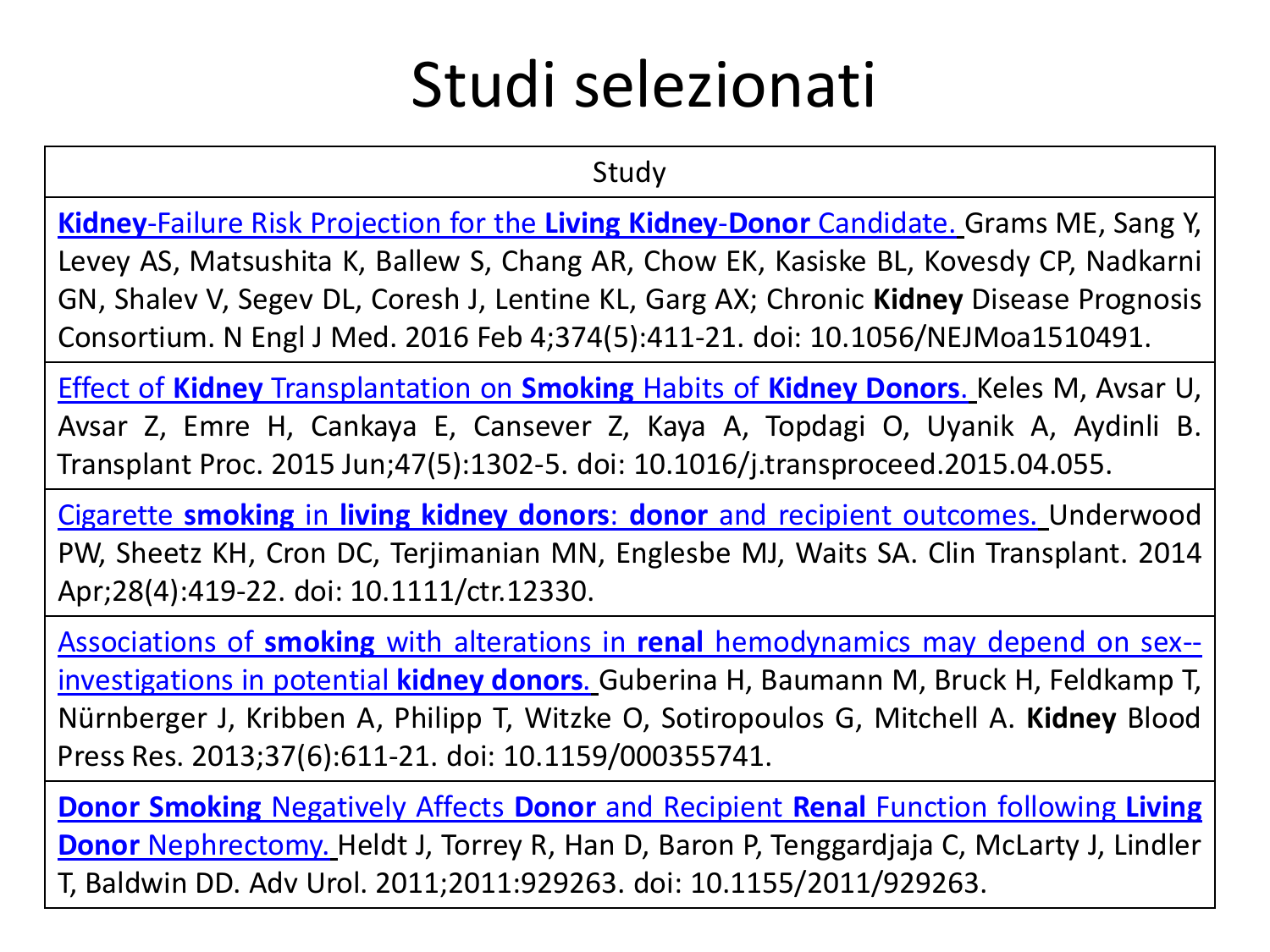**Kidney**-Failure Risk Projection for the **Living Kidney**-**Donor** [Candidate.](https://www.ncbi.nlm.nih.gov/pubmed/26544982) Grams ME, Sang Y, Levey AS, Matsushita K, Ballew S, Chang AR, Chow EK, Kasiske BL, Kovesdy CP, Nadkarni GN, Shalev V, Segev DL, Coresh J, Lentine KL, Garg AX; Chronic **Kidney** Disease Prognosis Consortium. N Engl J Med. 2016 Feb 4;374(5):411-21. doi: 10.1056/NEJMoa1510491.

**4,933,314** cases from seven cohorts, median FU 4-16 years. For a white 40-year-old healthy person, 15-year ESRD risk is 0.06% among men and 0.04% among women.

Risk projections were higher in the presence of current or former smoking.

White 40-year-old man

Smoking status: Former smoker HR=1.45 (95%CI=1.23–1.71) 9/10,000 cases Current smoker HR=1.76 (95%CI=1.29–2.41) 11/10,000 cases

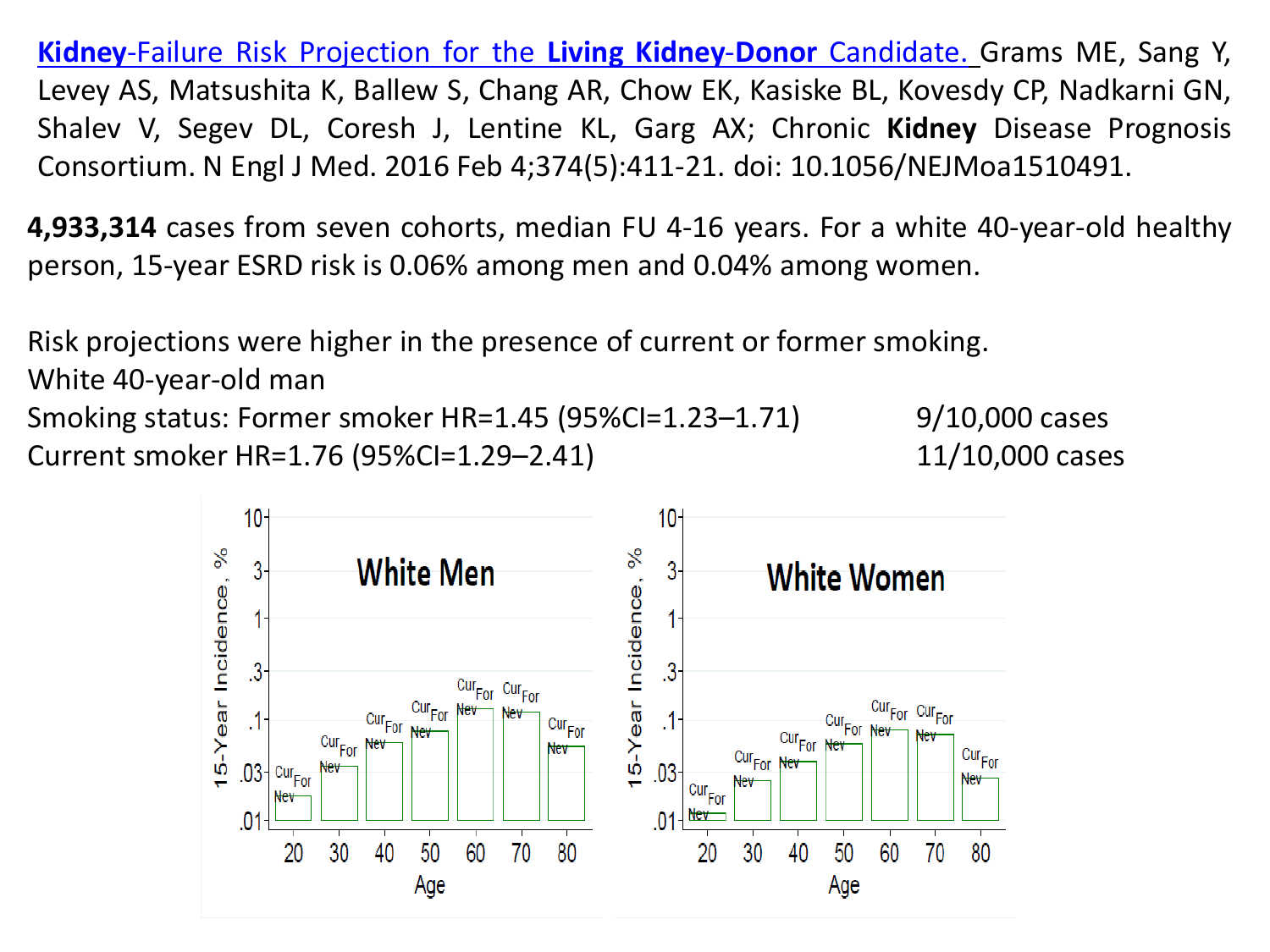Effect of **Kidney** [Transplantation](https://www.ncbi.nlm.nih.gov/pubmed/26093704) on **Smoking** Habits of **Kidney Donors**. Keles M, Avsar U, Avsar Z, Emre H, Cankaya E, Cansever Z, Kaya A, Topdagi O, Uyanik A, Aydinli B. Transplant Proc. 2015 Jun;47(5):1302-5. doi: 10.1016/j.transproceed.2015.04.055.

**98** donors from Turkey.

Preoperative smoking status was 47%, whereas the postoperative rate decreased to 29%.

| Characteristic               | All Donors ( $n = 98$ ) | Continued Smoking Group (n = 28) | Quit Smoking Group ( $n = 18$ ) | P Continued vs Quit |
|------------------------------|-------------------------|----------------------------------|---------------------------------|---------------------|
| Age (years)                  | $48.27 \pm 10.8$        | $44.43 \pm 9.70$                 | $48.89 \pm 10.4$                | .146                |
| Gender, n (%)                |                         |                                  |                                 | .38                 |
| Male                         | 44 (44.9)               | 24 (85.7)                        | 10 (29.4)                       |                     |
| Female                       | 54 (55.1)               | 4 (14.3)                         | 8(66.7)                         |                     |
| Affinity to recipient, n (%) |                         |                                  |                                 | .411                |
| Parents                      | 39 (39.8)               | 3 (75)                           | 1 (25)                          |                     |
| Sibling                      | 24 (24.5)               | 9(64.3)                          | 5 (35.7)                        |                     |
| Spouse                       | 20 (20.4)               | 3 (50)                           | 3 (50)                          |                     |
| Relative                     | 8(8.2)                  | 6 (100)                          | 0 (0)                           |                     |
| Youngster                    | 7(7.1)                  | 7 (43.8)                         | 9(56.2)                         |                     |
| Educational status, n (%)    |                         |                                  |                                 | .739                |
| <b>Unschooled</b>            | 31 (31.6)               | 3(37.5)                          | 5(62.5)                         |                     |
| Primary school               | 50 (51)                 | 17 (65.4)                        | 9(34.6)                         |                     |
| <b>High school</b>           | 14 (14.3)               | 7 (70)                           | 3 (30)                          |                     |
| <b>University</b>            | 3(3.1)                  | 1 (50)                           | 1 (50)                          |                     |
| Occupational status, n (%)   |                         |                                  |                                 | .053                |
| Housewife                    | 54 (55.1)               | 4 (33.3)                         | 8(66.7)                         |                     |
| Retired                      | 12 (12.2)               | 5(62.5)                          | 3(37.5)                         |                     |
| <b>Unskilled worker</b>      | 11 (11.2)               | 9 (100)                          | 0 (0)                           |                     |
| <b>Business</b>              | 10 (10.2)               | 8 (100)                          | 0 (0)                           |                     |
| Farmer                       | 7(7.1)                  | 1 (20)                           | 4 (80)                          |                     |
| <b>Officer</b>               | 2 (2)                   | 1 (50)                           | 1 (50)                          |                     |
| Employee                     | 2 (2)                   | 0 (0)                            | 2 (100)                         |                     |
| Income status, n (%)         |                         |                                  |                                 | .391                |
| Low                          | 43 (43.9)               | 13 (61.9)                        | 8(38.1)                         |                     |
| Moderate                     | 53 (54.1)               | 15 (62.5)                        | 9(37.5)                         |                     |
| High                         | 2(2)                    | 0 (0)                            | 1 (100)                         |                     |

Table 1. Sociodemographic Data of the Donors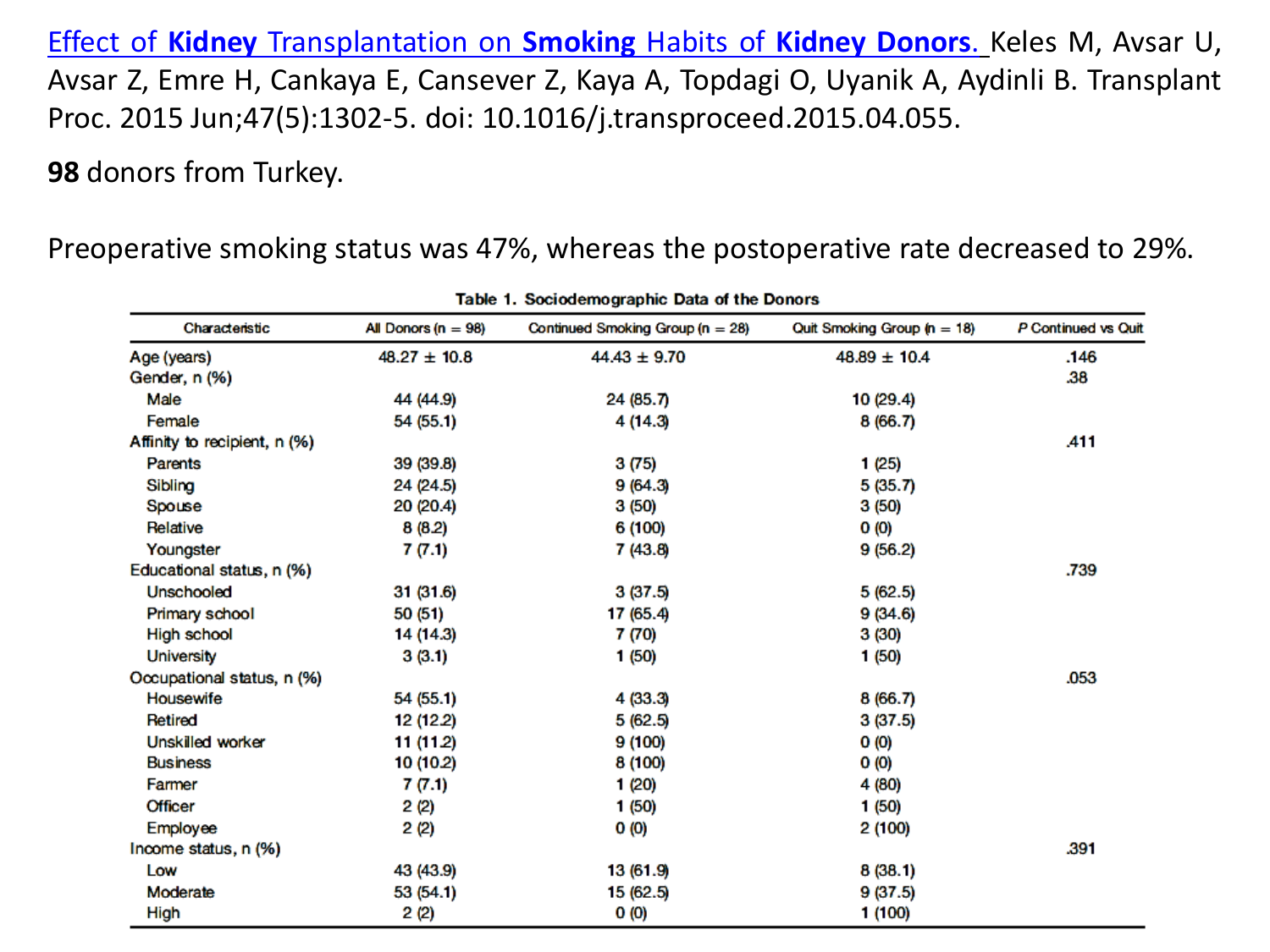Cigarette **smoking** in **living kidney donors**: **donor** and recipient [outcomes.](https://www.ncbi.nlm.nih.gov/pubmed/24617506) Underwood PW, Sheetz KH, Cron DC, Terjimanian MN, Englesbe MJ, Waits SA. Clin Transplant. 2014 Apr;28(4):419-22. doi: 10.1111/ctr.12330.

**602** living kidney donors from US.

No difference in postoperative complications was seen in smoking versus non-smoking donors.

Donor smoking at time of evaluation did not significantly decrease allograft survival (HR = 1.19,  $p = 0.52$ ).

Recipient smoking at evaluation did reduce allograft survival (HR  $= 1.74$ ,  $p = 0.05$ ).

Both donor and recipient smoking decreased recipient survival (HR = 1.93,  $p < 0.01$  vs  $HR = 1.74$ ,  $p = 0.048$ ).

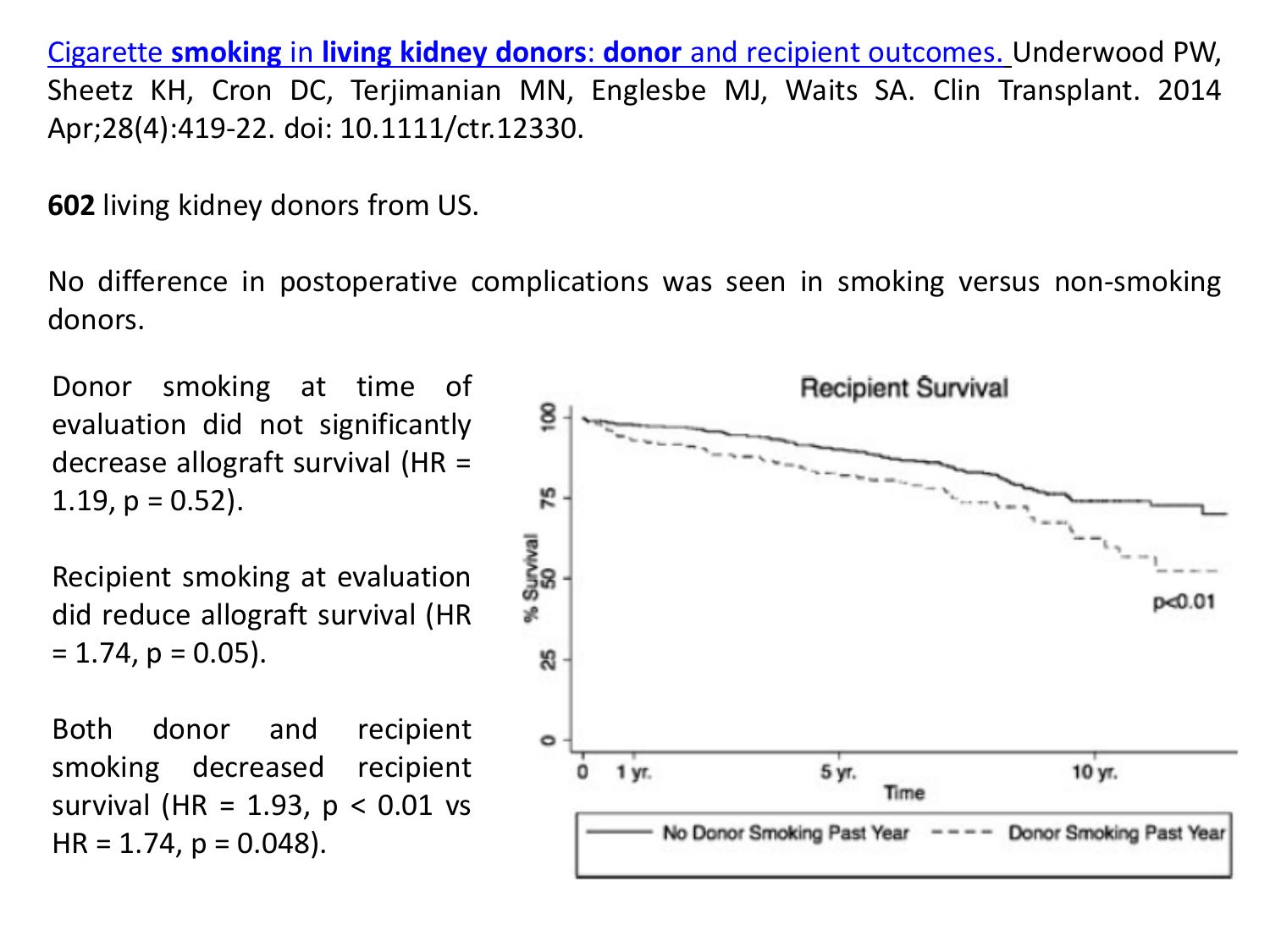Associations of **smoking** with alterations in **renal** [hemodynamics](https://www.ncbi.nlm.nih.gov/pubmed/24356551) may depend on sex- [investigations](https://www.ncbi.nlm.nih.gov/pubmed/24356551) in potential **kidney donors**. Guberina H, Baumann M, Bruck H, Feldkamp T, Nürnberger J, Kribben A, Philipp T, Witzke O, Sotiropoulos G, Mitchell A. **Kidney** Blood Press Res. 2013;37(6):611-21. doi: 10.1159/000355741.

**196** potential living kidney donors in Germany.

Comparing mean arterial blood pressure (MAP) and effective renal plasma flow (ERPF), In non-smokers of both sexes MAP was negatively correlated with ERPF

In male, but not in female smokers, ERPF increased with MAP.

As compared to women, smoking men may exhibit an increased glomerular hydrostatic pressure, which is a known promoter of kidney damage.

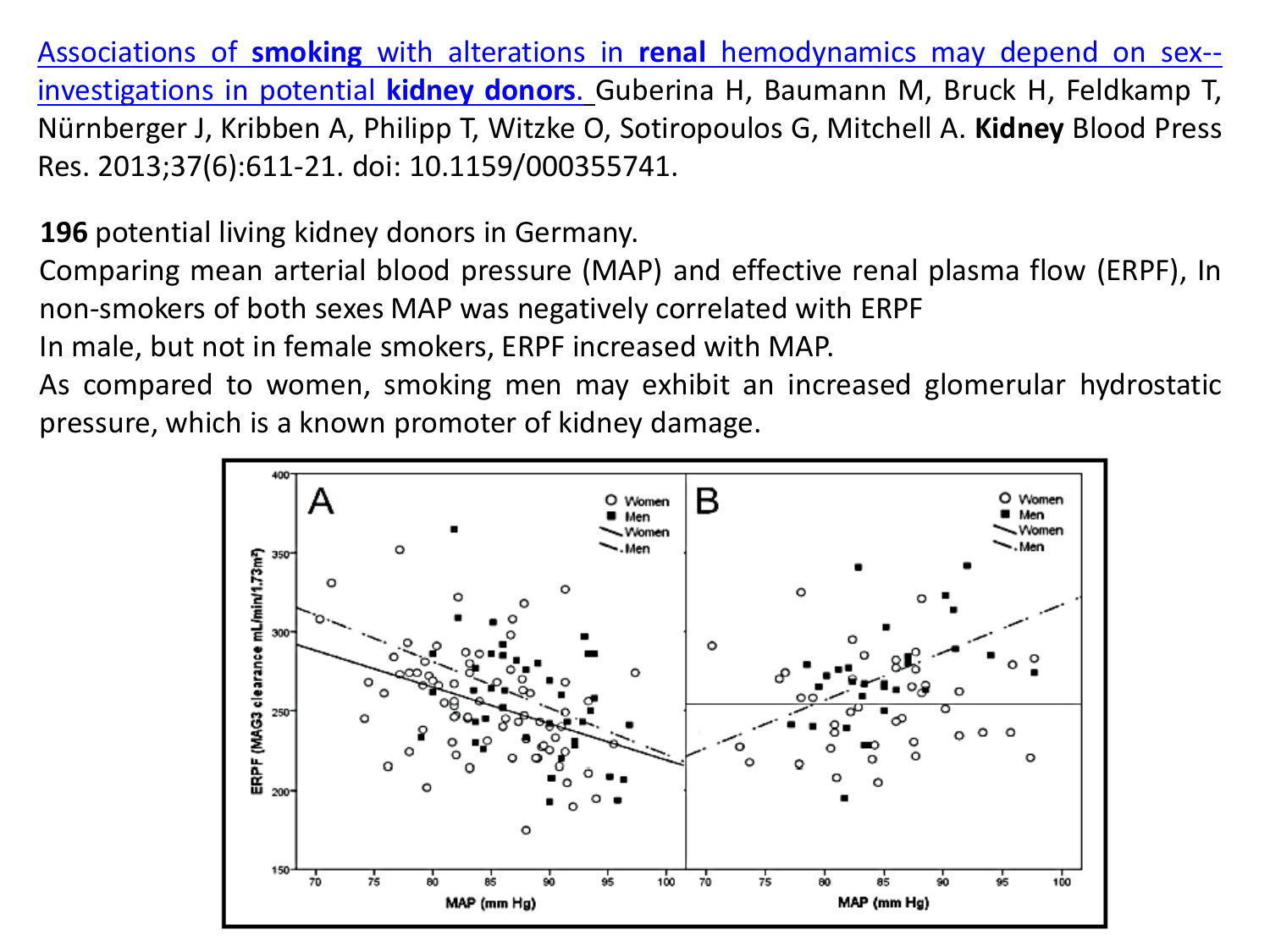**Donor Smoking** [Negatively](https://www.ncbi.nlm.nih.gov/pubmed/21912540) Affects **Donor** and Recipient **Renal** Function following **Living Donor** [Nephrectomy.](https://www.ncbi.nlm.nih.gov/pubmed/21912540) Heldt J, Torrey R, Han D, Baron P, Tenggardjaja C, McLarty J, Lindler T, Baldwin DD. Adv Urol. 2011;2011:929263. doi: 10.1155/2011/929263.

**29** smoking donors and **71** non-smoking donors from US.

Recipients from smoker donors had a significantly lower calculated GFR

Smoker donors had a larger percent increase in Cr than non-smoker donors (57% versus 40%; *P<*0*.*001), with active smokers having a larger increase than those who quit (68% versus 52%; *P=*0*.*055).